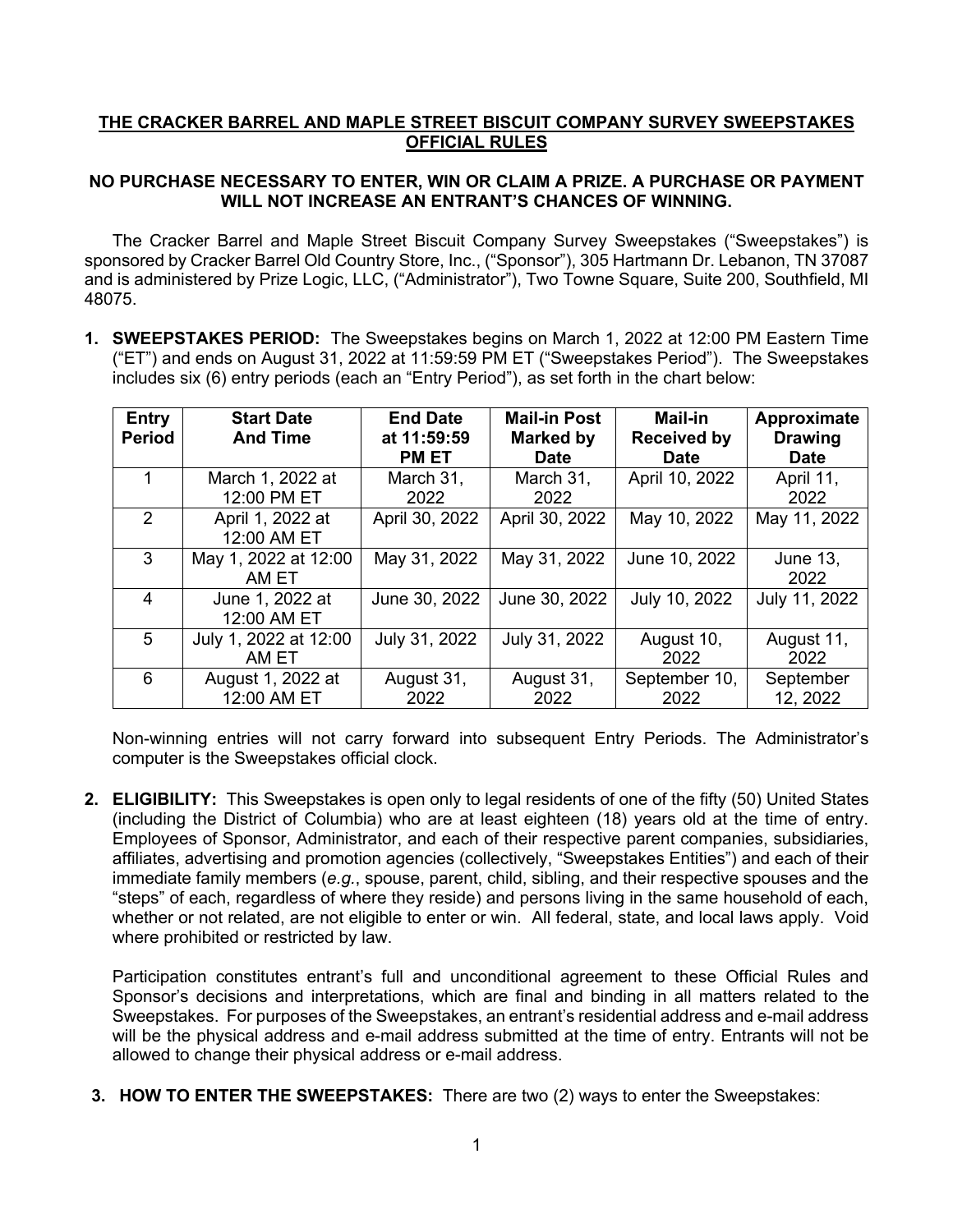- **A. Make A Purchase:** During the Sweepstakes Period, an eligible entrant may make any purchase at a participating Cracker Barrel location, online at CrackerBarrel.com or via the Cracker Barrel app or at a participating Maple Street Biscuit Company location, online at maplestreetbiscuits.com or via the Maple Street Biscuit Company app ("Qualifying Purchase"). Upon completing a Qualifying Purchase, entrant will receive a specially-marked receipt with a code ("Code") which will have instructions for entering the Sweepstakes. Entrants must visit either CrackerBarrelSurvey.com ("Cracker Barrel Website" for purchases made at Cracker Barrel or MSFeedback.smg.com (Maple Street Biscuit Company Website") for purchases made at Maple Street Company") and follow the instructions and complete and submit a satisfaction survey and registration form, including, but not limited to: his/her first and complete last name (no initials), phone number, city, state, and agreement to these Official Rules. Entrant must also enter the Code from his/her Qualifying Purchase receipt. Upon approval of the required information, an entrant will receive one (1) entry into the applicable pool based on the retailer the Qualifying Purchase was made at, either the "Cracker Barrel Pool" or the "Maple Street Biscuit Company Pool" (each a "Pool"). There is a limit of one (1) entry/survey per week (Monday – Sunday) per Pool during each Entry Period.
- **B. Mail-In Without Making a Purchase:** To earn a Sweepstakes entry without making a purchase, an entrant may hand-write his/her complete name (no initials), valid e-mail address, street address (P.O. Boxes not accepted), city, state, ZIP code, telephone number, and date of birth (MM/DD/YYYY), on a 3½"x5" card ("Mail-In Entry") and mail it (in an outer mailing envelope) with sufficient postage to The Cracker Barrel and Maple Street Biscuit Company Survey Sweepstakes **and indicate either "Cracker Barrel Pool" or "Maple Street Biscuit Company Pool"**, PO Box 251328, West Bloomfield, MI 48325. An entrant may mail-in one (1) Mail-in Entry per week (Monday – Sunday) per Pool during each Entry Period. Following this method of entry, an entrant will receive one (1) entry into the applicable Pool.

All Mail-In Entries must be postmarked and received by the dates listed in the chart in Section 1. Mail-In Entries must be legibly hand-written. Mechanical reproductions, postage-due, and Mail-In Entries sent in excess of the entry limits set forth below will not be accepted. Mail-In Entries received without a verifiable and legible return address will be deemed incomplete and not valid entries.

**Limit:** Regardless of method of entry, an entrant will receive no more than one (1) entry per week (Monday – Sunday) per Pool during each Entry Period. If more than the stated number of entries are received from the same person, telephone number and/or e-mail address, the entries may, at Sponsor's sole discretion, be disqualified.

**4. RANDOM DRAWING:** On or around the dates set forth in the chart in Section 1, the Administrator will randomly select four (4) potential winners from all eligible entries received in each Entry Period for each Pool for a total of twenty-four (24) potential winners from the Cracker Barrel Pool and twentyfour (24) potential winners from the Maple Street Biscuit Company Pool. Each winner is considered a potential winner pending verification of his/her eligibility and compliance with these Official Rules.

## **5. PRIZES, APPROXIMATE RETAIL VALUE ("ARV"), AND ODDS OF WINNING:**

**A. Cracker Barrel Pool Prizes (24 total, 4 per Entry Period):** Each prize is a \$100 digital Cracker Barrel gift card ("Cracker Barrel Pool Prize"). No more than twenty-four (24) Cracker Barrel Pool Prizes will be available, four (4) per Entry Period. The ARV of each Cracker Barrel Pool Prize is \$100. Terms and conditions of gift card apply.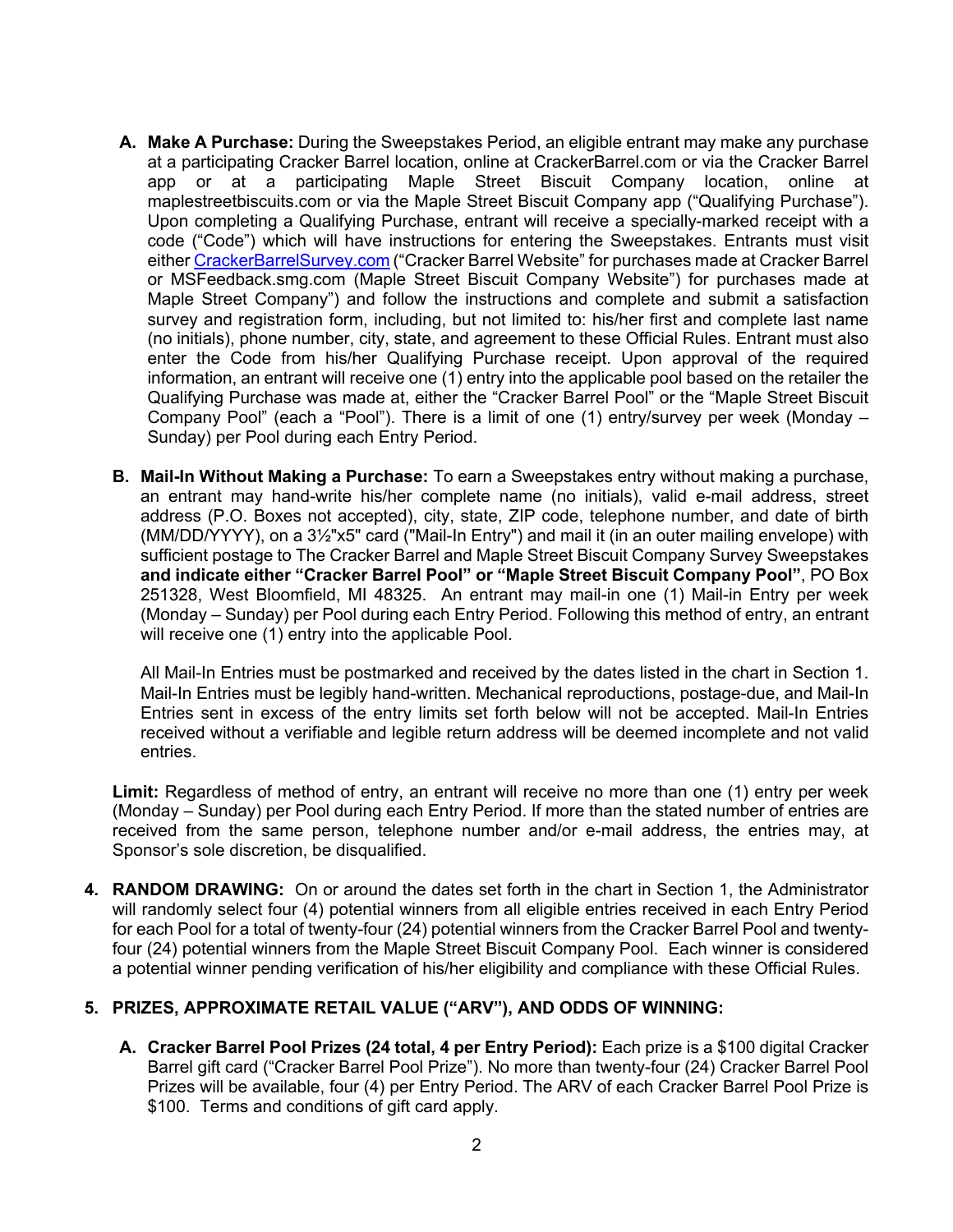- **B. Maple Street Biscuit Company Pool Prizes (24 total, 4 per Entry Period):** Each prize is a \$100 digital Maple Street Biscuit Company electronic gift card ("Maple Street Biscuit Company Pool Prize"). No more than twenty-four (24) Maple Street Biscuit Company Pool Prizes will be available, four (4) per Entry Period. The ARV of each Maple Street Biscuit Company Pool Prize is \$100. Terms and conditions of gift card apply.
- **C. Total ARV:** The total ARV of all prizes is \$4,800.
- **D. Odds of Winning:** The odds of winning a prize depend on the number of eligible Sweepstakes entries received for each Pool during each Entry Period.
- **E. General Conditions:** There is a limit of one (1) prize per person/household. The use of a gift card is subject to the terms and conditions set forth thereon which shall govern the use of the gift card. Use of a gift card constitutes the user's acceptance of the terms and conditions so the winners should read the terms and conditions on the gift card carefully. Winners must protect the gift card and treat the gift card as he/she would any other valuable document. The gift cards will not be redeemed or exchanged for cash, except where required by law. The gift cards will not be replaced or replenished if it lost, stolen, damaged, destroyed or used without the winner's permission and will be voided if altered or defaced.All costs and expenses not specifically included herein are solely the winner's responsibility. In no event will more than twenty-four (24) Cracker Barrel Pool Prizes (four [4] per Entry Period) and twenty-four (24) Maple Street Biscuit Company Pool Prizes (four [4] per Entry Period), be awarded. If, for any reason, more prize notifications are sent (or more claims are received) than the number of prizes offered, as set forth in these Official Rules, Sponsor reserves the right to award the intended number of prizes through a random drawing from among all eligible prize claims received.
- **6. HOW TO CLAIM A PRIZE:** The potential winners are subject to verification of eligibility and compliance with these Official Rules. After the random drawing, Administrator will notify the potential winners via e-mail at the e-mail address provided at the time of registration. If a potential winner is disqualified, found to be ineligible or not in compliance with these Official Rules, declines to accept a prize, the respective prize may be forfeited. If a prize is forfeited, the prize may be awarded to an alternate winner, selected in a random drawing from among all remaining eligible entries, as determined by Sponsor in Sponsor's sole discretion. If, after a good-faith attempt, Sponsor is unable to award or deliver a prize, the prize may not be re-awarded. Each winner shall be solely responsible for payment of any and all applicable federal, state, and local taxes for the prize won. All other costs and expenses not expressly set forth herein shall be solely each winner's responsibility. The prizes will only be awarded to a verified winner.

Sponsor will attempt to notify each potential winner as set forth above, but Sponsor is not responsible for any undelivered e-mails, including without limitation e-mails that are not received because of a winner's privacy or spam filter settings which may divert any Sweepstakes e-mail, including any winner notification e-mail, to a spam or junk folder. Prizes that are unclaimed, unredeemed, or returned as undeliverable will not be awarded. Prizes are non-transferable and no prize substitution, exchange or cash equivalent will be allowed, except by Sponsor, who reserves the right to substitute a prize of equal or greater value in case of unavailability of the prize or force majeure, at Sponsor's sole and absolute discretion. Sweepstakes Entities shall not be held responsible for any delays in awarding the prize for any reason.

**7. LIMITATION OF LIABILITY:** By participating in this Sweepstakes, entrants agree that the Sweepstakes Entities and each of their respective affiliates, subsidiaries, representatives,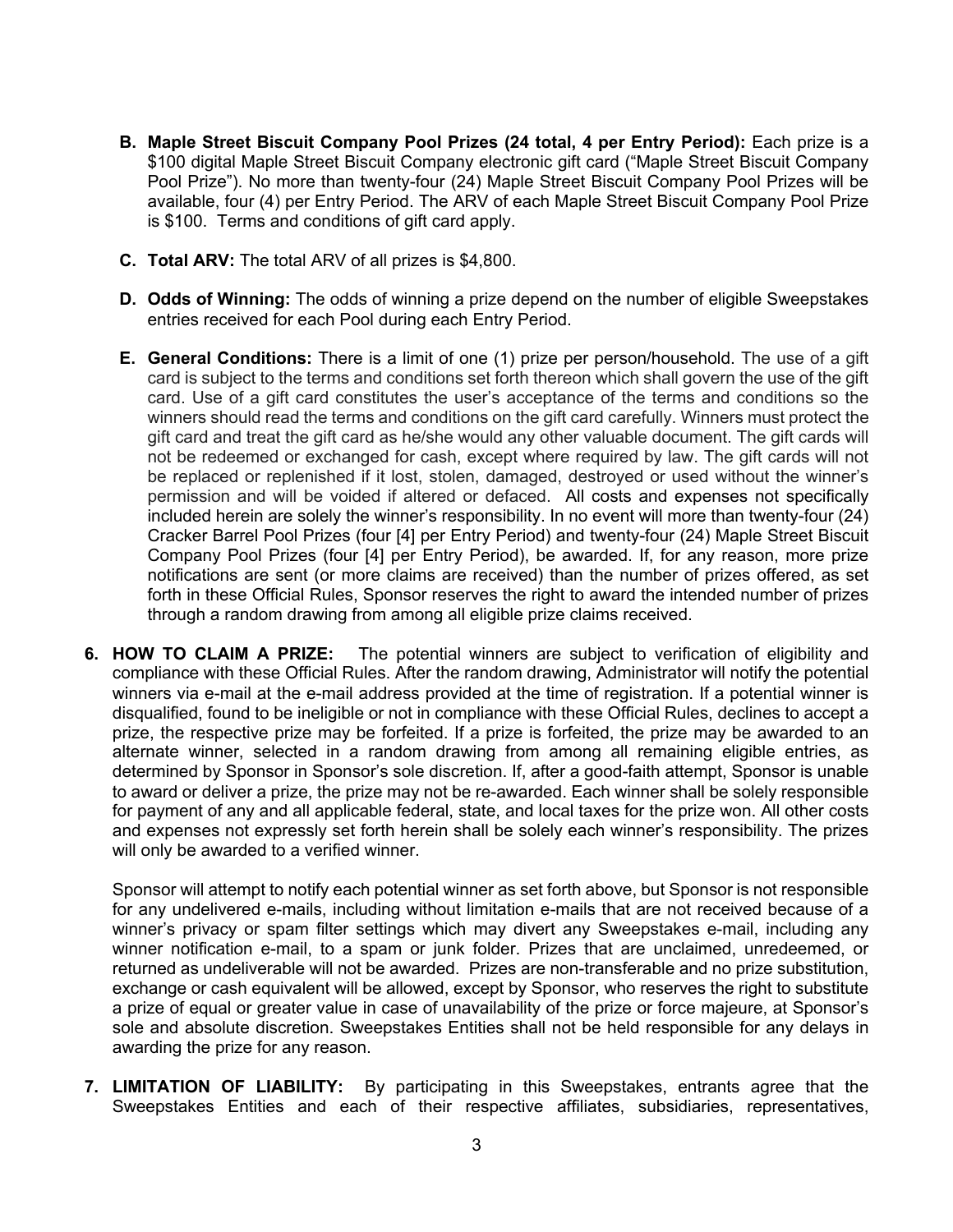consultants, contractors, legal counsel, advertising, public relations, promotional, fulfillment and marketing agencies, website providers and each their respective officers, directors, stockholders, employees, representatives, designees and agents ("Released Parties") are not responsible for: (i) lost, late, incomplete, stolen, misdirected, postage due or undeliverable e-mail/text notifications or postal mail; (ii) any computer, telephone, satellite, cable, network, electronic or Internet hardware or software malfunctions, failures, connections, or availability; (iii) garbled, corrupt or jumbled transmissions, service provider/network accessibility, availability or traffic congestion; (iv) any technical, mechanical, printing or typographical or other error; (v) the incorrect or inaccurate capture of registration information or the failure to capture, or loss of, any such information; (vi) any error, omission, interruption, deletion, defect, delay in operation or transmission, communications line failure, technical error, theft or destruction or unauthorized access to the Sweepstakes; (vii) any injury or damage, whether personal or property, to entrants or to any person's computer related to or resulting from participating in the Sweepstakes and/or accepting a prize; and (viii) entries that are late, forged, lost, misplaced, misdirected, tampered with, incomplete, deleted, damaged, garbled or otherwise not in compliance with the Official Rules. Further, the Sweepstakes Entities are not responsible for any unanswered or undeliverable winner notifications.

By entering the Sweepstakes, each entrant agrees: (i) to be bound by these Official Rules, including entry requirements; (ii) to waive any rights to claim ambiguity with respect to these Official Rules; (iii) to waive all of his/her rights to bring any claim, action or proceeding against any of the Released Parties in connection with the Sweepstakes; and (iii) to forever and irrevocably agree to release and hold harmless each of the Released Parties from any and all claims, lawsuits, judgments, causes of action, proceedings, demands, fines, penalties, liability, costs and expenses (including, without limitation, reasonable attorneys' fees) that may arise in connection with: (a) the Sweepstakes, including, but not limited to, any Sweepstakes-related activity or element thereof, and the entrant's entries, participation or inability to participate in the Sweepstakes; (b) the violation of any third-party privacy, personal, publicity or proprietary rights; (c) acceptance, attendance at, receipt, travel related to, participation in, delivery of, possession, defects in, use, non-use, misuse, inability to use, loss, damage, destruction, negligence or willful misconduct in connection with the use of a prize (or any component thereof); (d) any change in the prizing (or any components thereof); (e) human error; (f) any wrongful, negligent, or unauthorized act or omission on the part of any of the Released Parties; (g) lost, late, stolen, misdirected, damaged or destroyed prizing (or any element thereof); or (h) the negligence or willful misconduct by entrant.

If, for any reason, the Sweepstakes is not capable of running as planned, Sponsor reserves the right, at its sole and absolute discretion, to cancel, terminate, modify or suspend the Sweepstakes and/or proceed with the Sweepstakes, including the selection of a winner in a manner it deems fair and reasonable, including the selection of a winner from among eligible entries received prior to such cancellation, termination, modification or suspension. In no event will more prizes be awarded than are stated in these Official Rules. In the event that, due to technical, typographical, mechanical, administrative, printing, production, computer or other errors, there are more winners than are stated in these Official Rules, a random drawing among the claimants will be held to determine the winner.

WITHOUT LIMITING THE FOREGOING, EVERYTHING REGARDING THIS SWEEPSTAKES, INCLUDING THE PRIZES, IS PROVIDED "AS IS" WITHOUT WARRANTY OF ANY KIND, EITHER EXPRESS OR IMPLIED, INCLUDING BUT NOT LIMITED TO, THE IMPLIED WARRANTIES OF MERCHANTABILITY, FITNESS FOR A PARTICULAR PURPOSE OR NON-INFRINGEMENT.

## **8. DISPUTES: THIS SWEEPSTAKES IS GOVERNED BY, AND WILL BE CONSTRUED IN ACCORDANCE WITH, THE LAWS OF THE STATE OF MICHIGAN, AND THE FORUM AND VENUE FOR ANY DISPUTE SHALL BE IN THE OAKLAND COUNTY, MICHIGAN. IF THE**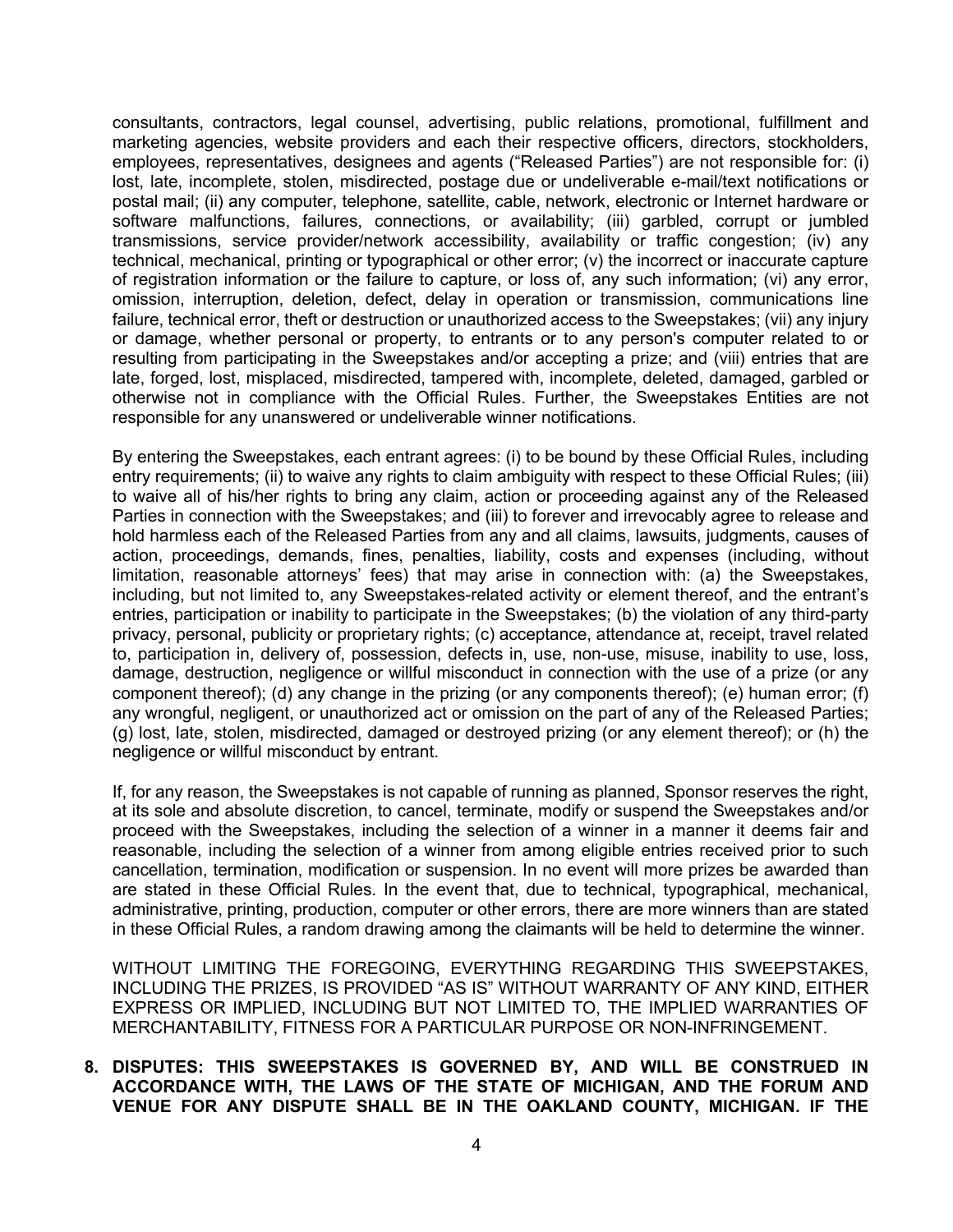**CONTROVERSY OR CLAIM IS NOT OTHERWISE RESOLVED THROUGH DIRECT DISCUSSIONS OR MEDIATION, IT SHALL THEN BE RESOLVED BY FINAL AND BINDING ARBITRATION ADMINISTERED BY JAMS IN ACCORDANCE WITH ITS ARBITRATION RULES AND PROCEDURES OR SUBSEQUENT VERSIONS THEREOF ("JAMS RULES"). THE JAMS RULES FOR SELECTION OF AN ARBITRATOR SHALL BE FOLLOWED, EXCEPT THAT THE ARBITRATOR SHALL BE EXPERIENCED AND LICENSED TO PRACTICE LAW IN MICHIGAN. ALL PROCEEDINGS BROUGHT PURSUANT TO THIS PARAGRAPH WILL BE CONDUCTED IN OAKLAND COUNTY, MICHIGAN. THE REMEDY FOR ANY CLAIM SHALL BE LIMITED TO ACTUAL DAMAGES, AND IN NO EVENT SHALL ANY PARTY BE ENTITLED TO RECOVER PUNITIVE, EXEMPLARY, CONSEQUENTIAL OR INCIDENTAL DAMAGES OR HAVE DAMAGES MULTIPLIED OR OTHERWISE INCREASED, INCLUDING ATTORNEYS' FEES OR OTHER SUCH RELATED COSTS OF BRINGING A CLAIM, OR TO RESCIND THIS AGREEMENT OR SEEK INJUNCTIVE OR ANY OTHER EQUITABLE RELIEF. ENTRANTS AGREE THAT THE RIGHTS AND OBLIGATIONS OF ANY ENTRANT AND/OR SWEEPSTAKES ENTITIES AND/OR ANY OTHER PARTY SHALL BE RESOLVED INDIVIDUALLY, WITHOUT RESORT TO ANY FORM OF CLASS ACTION. ANY DEMAND FOR ARBITRATION MUST BE FILED WITHIN ONE (1) YEAR FROM THE END OF THE SWEEPSTAKES PERIOD, OR THE CAUSE OF ACTION SHALL BE FOREVER BARRED.** 

- **9. PRIVACY:** Sponsor's privacy policy for entries into the Cracker Barrel Pool is available at https://www.crackerbarrel.com/privacy-policy and for entries into the Maple Street Biscuit Company Pool is available at https://www.maplestreetbiscuits.com/wp-content/uploads/2018/11/Website-Privacy-Policy.pdf
- **10. PUBLICITY RIGHTS:** By participating in this Sweepstakes, each entrant agrees to allow the Sponsor and Sponsors designee the perpetual right to use his/her name, address (city and state), biographical information, likeness, picture and other information and content provided in connection with the Sweepstakes for promotion, trade, commercial, advertising and publicity purposes in all media worldwide including, but not limited to, on television and the Internet, without notice, review or approval and without additional compensation, except where prohibited by law.
- **11. GENERAL:** Any attempted form of participation in this Sweepstakes other than as described herein is void. Sponsor and Administrator reserve the right to disqualify any entrant found or suspected, in their sole and absolute discretion, to be tampering with the operation of the Sweepstakes; to be acting in violation of these Official Rules; or to be acting in an unsportsmanlike manner or with the intent to disrupt the normal operation of this Sweepstakes. Any attempted form of participation in this Sweepstakes other than as in these Official Rules is void. If it is discovered that a person has registered or attempted to register more than once using multiple phone numbers, e-mail addresses, residential addresses, multiple identities, IP addresses, use of proxy servers, or like methods, all of that person's entries will be declared null and void and that person will not be awarded any prize that he/she might have been entitled to receive. Any use of robotic, automatic, macro, programmed, third party or like methods to participate in the Sweepstakes will void any attempted participation effected by such methods and the disqualification of the individual utilizing the same. Entrants and/or potential winners may be required to provide proof of identification and eligibility as required by Sponsor or Administrator In the event of a dispute as to the identity of a winner, the winning entry will be declared made by the authorized account holder of the e-mail address submitted on the registration form associated with such entry. "Authorized account holder" is defined as the natural person who is assigned to an e-mail address by an Internet access provider, online service provider or other organization (e.g., business, educational institution) that is responsible for assigning email addresses for the domain associated with the submitted email address. Each entrant may be required to show proof of being an authorized account holder. **CAUTION: ANY ATTEMPT TO DELIBERATELY**